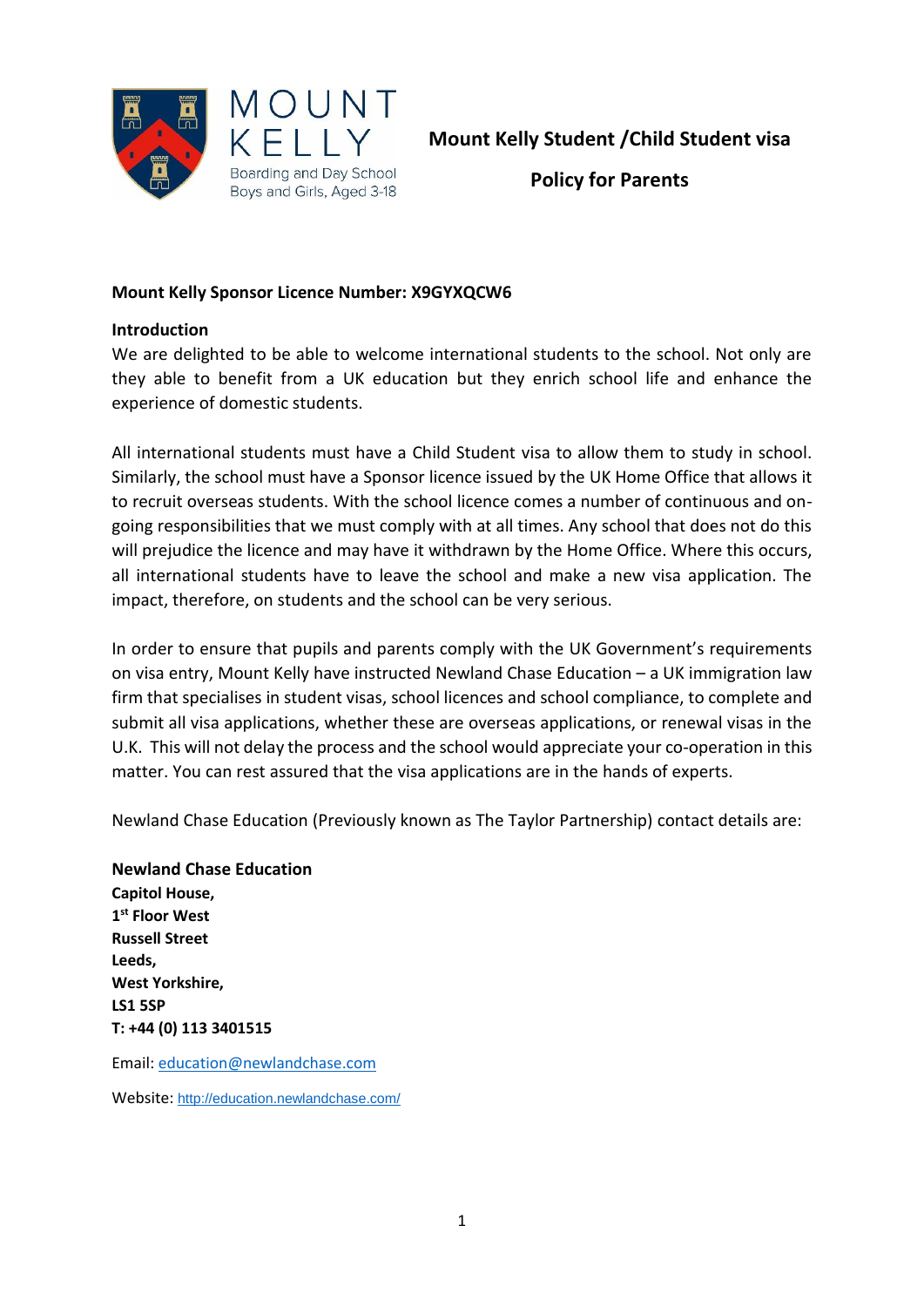## **General Information**

Upon acceptance of a place at Mount Kelly the School will forward your details to Newland Chase Education, who will be responsible for issuing a Child Student CAS (Confirmation of Acceptance for Study) in support of a pupil's visa application.

•All applications must be supported by entrance examinations, a report from a student's current school and a Skype interview.

•The School is required to photocopy a student's passport and visa on the first day of term or the first day that a student arrives at the School.

•The School must be notified if your child has obtained a new passport.

•All student absences must be reported to the UKVI. This includes students who arrive late at the beginning of term without prior notification or leave before their course completion date.

•Parents are requested to adhere to the term dates, wherever possible, when booking international flights.

•When a student leaves the School, this will be reported to the UKVI, ceasing sponsorship

•If a Child Student turns 18 years old, they may carry on with their course until their permission to stay ends. If the student wants to do further study in the UK, they will have to apply under another category.

•Students joining from anther school in the UK must have a visa application sponsored by Mount Kelly in place, before they arrive at school.

## **Mount Kelly Child Student visa Application Process**

It costs £348 to apply for a study visa from outside the UK (or £475 from inside the UK), you also have to pay the healthcare surcharge as part of your application, which will be £470 for each year the visa will be valid. These fees are paid directly to the Gov.uk website when the application is submitted. Additionally, the cost of this visa application service and issuance of CAS is £695.00, where the application is made in the UK VAT will be charged. This service fee will be added to your fees for the first term.

#### **Step 1**

The Admissions Department at Mount Kelly must have received the following before the CAS process can be started:

•A signed copy of the acceptance form along with the acceptance deposit and the cost of the visa and CAS Processing Fee

•A signed copy of the Child Student Visa Policy